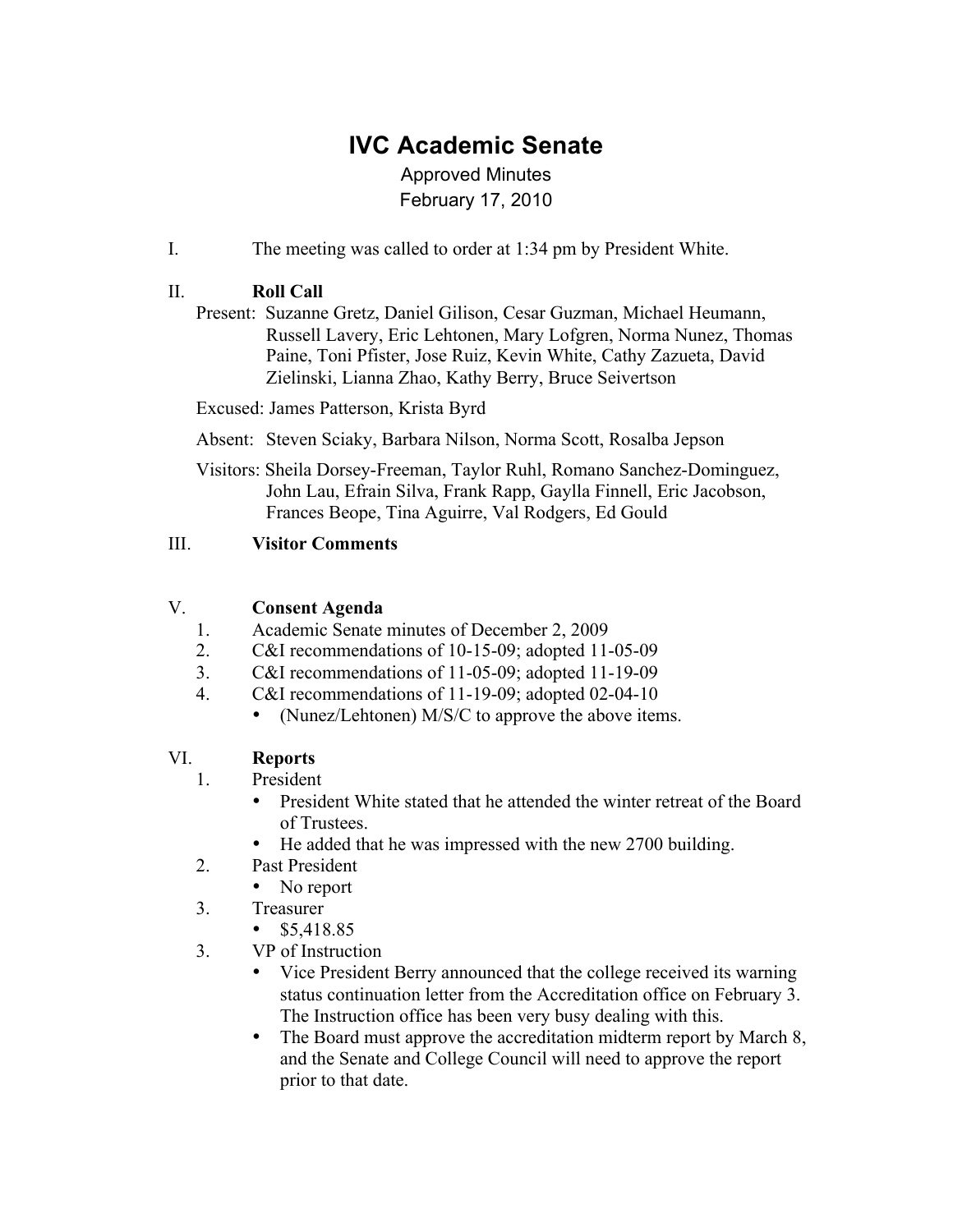- The comprehensive program reviews were all turned in, and all the vice presidents are reviewing them now. She commends the Music Department for their fine work with program review.
- The winter session enrollments were down.
- The division chairs met three times during the winter session to come up with a reorganization plan. That plan was presented later in the meeting.
- 4. Chief Financial Officer (CFO)
	- Vice President Lau announced that issues with the new building are still being addressed, and he thanked everyone for their help in the smooth transition into that building.
	- The bus terminal will be completed by the end of April.
	- Federal money for the new openings to the college was finalized and those openings will be completed by the end of summer.
	- Renovation will go forward during this summer.
	- Lau presented a graph that captured the financial difficulties faced by the college. The college has been using reserve money, but that money is running out.
- 5. Basic Skills Institute (BSI) Coordinator
	- Frank Rapp announced that there were eight Basic Skills Winter Institute classes. The success and retention rates were very strong. The feedback from the faculty, counselors, tutors, and students was universally positive.
- 6. Student Learning Outcomes (SLO) Coordinator
	- Toni Pfister announced that last Wednesday there was a small SLO workshop. There was positive feedback from the participants. Pfister will use the feedback to improve the workshops in the future.
	- Also, Pfister examined the cycle assessments for 2008-09 (about 180 of them). She found many different ways that faculty members used these assessments to improve their course content and their teaching.
	- She is working on program review, and she needs help from faculty. She urged senators to go back to their department and get feedback on the SLOs in their area. She will work closely with division chairs this semester.
	- Associate Dean Aguirre noted that we had only 53% compliance with the SLOs in syllabi requirement.
- 7. Associate Student Government (ASG) President
	- Not present

#### VII. **Academic and Professional Matters**

- 1. Appointment of Committee assignments—appointments to CART and EEO
	- M/S/C (Heumann/Gretz) to approve Oscar Hernandez to the Equal Employment Opportunity committee and Alex Cozzani to the Continuous Accreditation Readiness Team (CART)
- 2. Academic reorganization: review two proposals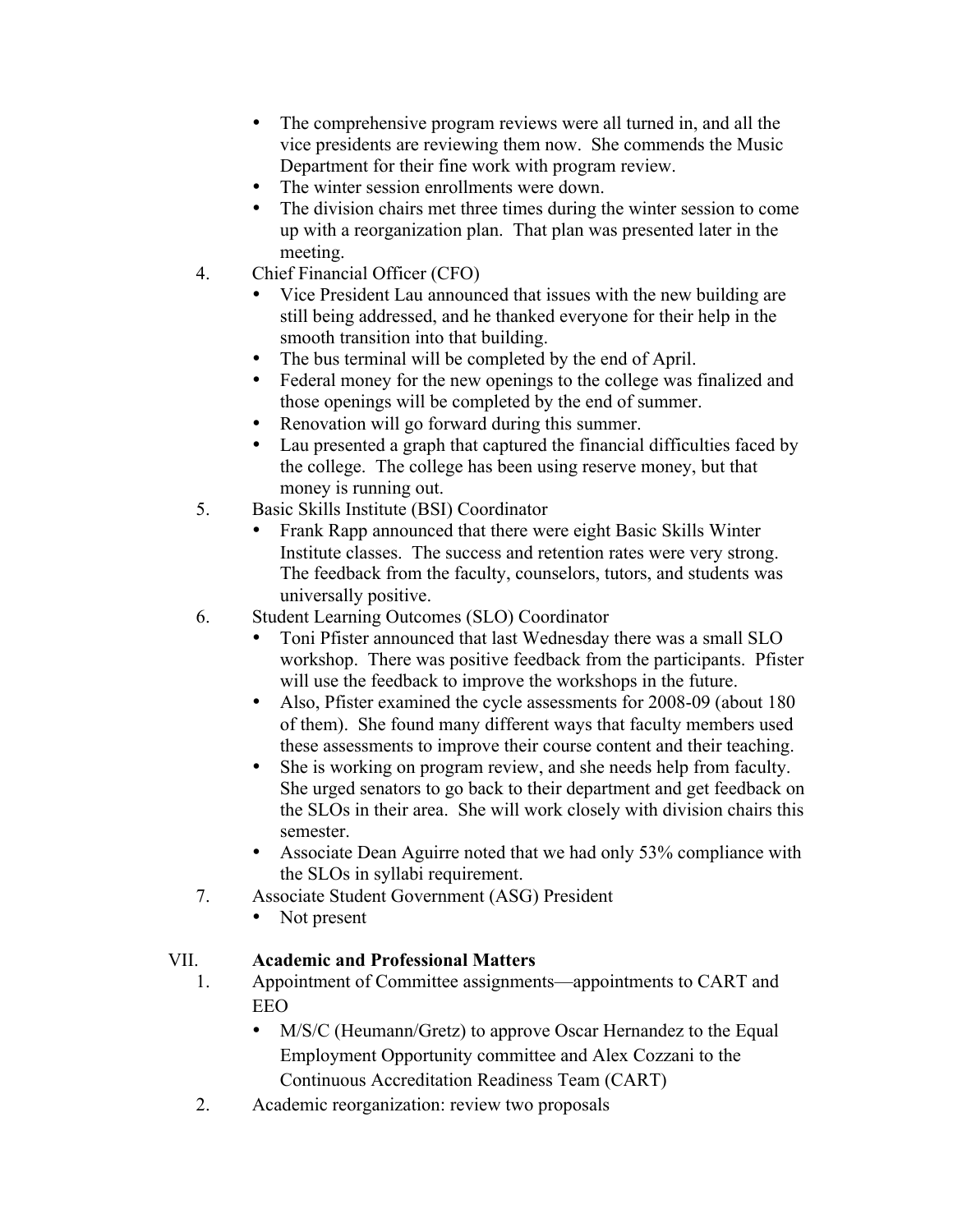- M/S (Heumann/Nunez) to approve the six-dean structure recommendation from the instructional council on the reorganization of the instructional area at Imperial Valley College
- Eric Jacobson noted that the accreditation criticized the college for not following through on process.
- Senator Heumann expressed his desire to push forward on reorganization.
- Jacobson responded that a dean structure was used in the past but was found impractical. He felt that the focus of the college should be on faculty and not on adding more administrators.
- Senator Zielinski noted that there has been a lot of faculty input in the reorganization plan. He also noted that the current administrative structure does not allow for a comprehensive evaluation of faculty in the tenure process and the discipline process.
- Senator Gretz noted that, after the January instructional council meetings, she felt confident that this reorganization is the best road for the college. New deans will allow department chairs and faculty to focus on teaching, curriculum, and program review.
- Senator Zhao agreed with the comments in support of the reorganization plan.
- Past President Seivertson asked about the support staff within each of the departments. Berry noted that this would be worked out after the reorganization structure was in place.
- Rapp asked about the logic of putting the Basic Skills Institute under the English Department, since Math is a key part of the BSI. This issue was noted as something that would need to be addressed as the details are worked out.
- Senator Lavery noted that there was some confusion among the faculty regarding the new titles of coordinators, division chairs, and so on, and those titles continually changed over time. He also noted the high cost of the six-dean structure. The reorganization was supposed to be costneutral, but it seems as though the six-dean structure is not cost neutral. So why should we do it?
- Jacobson noted that cost-neutrality was based on CTA/CSEA contract negotiations.
- Pfister asked how many deans Instruction currently has. Berry noted that there is currently one dean and two associated deans.
- Zielinski noted that a dean structure would save money in the English and Languages areas because it would eliminate some coordinator positions.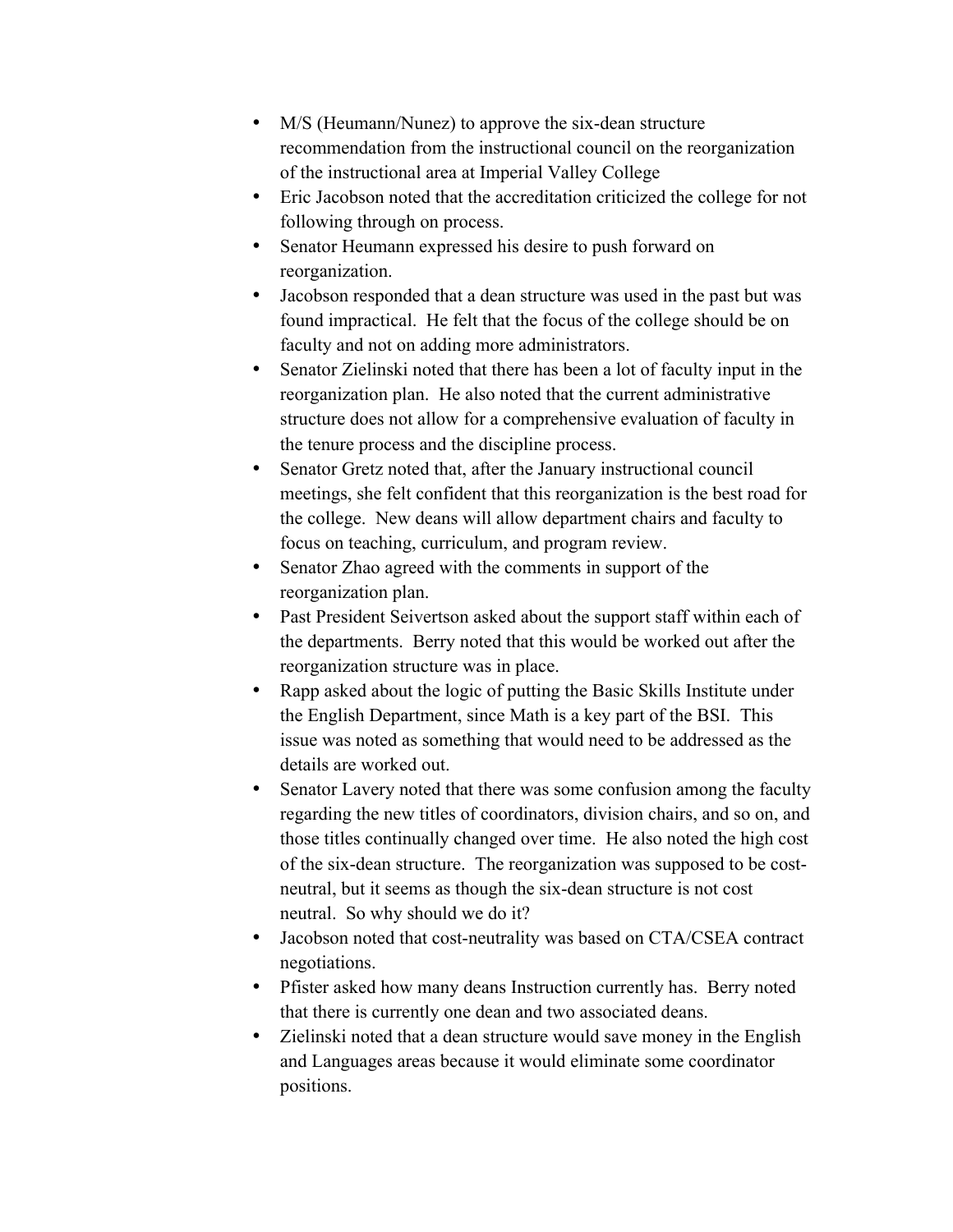- President White noted that there seemed to be a consensus on going forward with reorganization. The question then turned to supporting either a five-dean or six-dean structure.
- Berry noted that the cost of the six-dean structure as opposed to the five-dean structure really depends upon who those deans are and what happens with the contract negotiations between the CTA and CSEA.
- Senator Paine asked about the duties of the new deans; would they be able to initiate discipline? Senator Gretz noted that, according to Education Code, only administrators can initiate discipline proceedings, so those deans would be able to initiate discipline.
- Dr Gould acknowledged that the job descriptions for the deans needed to be spelled out more clearly. He also noted that we had four deans as of two weeks ago (when Dean Huerta retired). So adding a sixth dean would really be adding only two deans. Further, it would spread the workload of the current deans across the entire instructional spectrum, rather than just relying on the nursing dean, the applied tech dean, and the library dean to shoulder the bulk of the burden.
- The motion was carried with two no votes and two abstentions.

## IX. **Committees**

- 1. Curriculum and Instruction –Carol Lee noted that there would be a meeting tomorrow, February 18. The focus will be on GE (General Education.
- 2. College Council –The council met twice during the winter session. The focus of the meetings was on shared governance. A resolution to ask the board to post audio recordings of board meetings online was voted down.
- 3. Equivalency –No report
- 4. Budget and Fiscal Planning –The next meeting will be at the end of February.
- 5. Learning Support Services –This committee will meet next week.
- 6. Distance Education –This committee will be meeting Thursday, February 18.
- 7. Other committee reports –Gretz noted that information about the possible calendars for 2010-11 was sent out for review to the faculty.

## VIII. **Discussion**

- 1. Faculty survey results—consensus and prioritization of concerns
	- Senator Zazueta passed out the results of a faculty survey that was conducted in Fall 2009.
	- President White noted that there would be a written summary of the survey available at the next meeting.